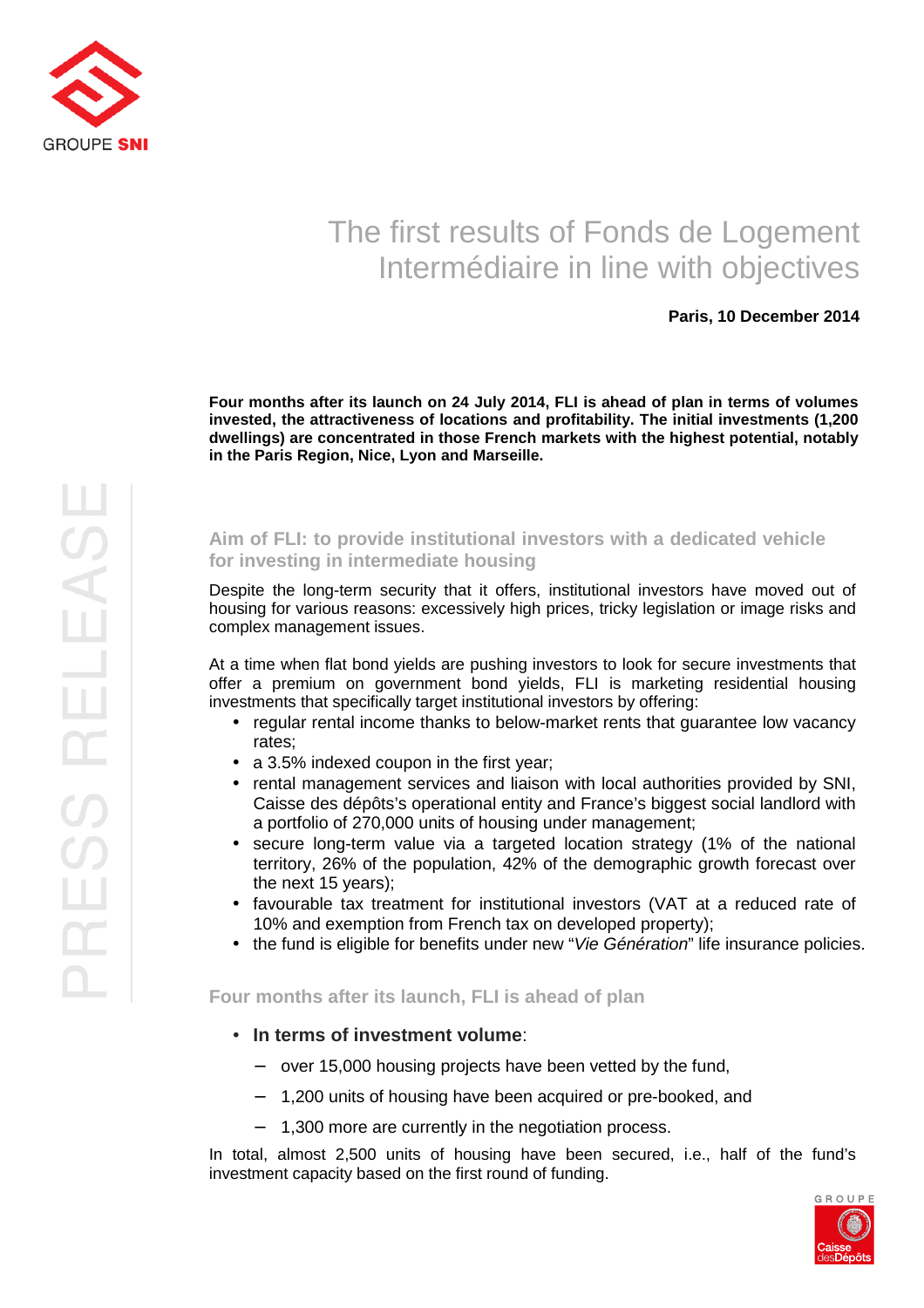

- **In terms of location attractiveness:** the locations of FLI's first investments mirror those French regions with the most severe housing shortages:
	- − the inner Paris suburbs,
	- the area comprising Nice-Cannes-Sophia Antipolis and Côte d'Azur;
	- − major French regional cities: Lyon, Marseille and Toulouse ;
	- pays de Gex and the region around Geneva;

# • **In terms of financial return:**

- − gross rental yield of 4.9% (versus a target of 4.8%),
- average price per square metre of €2,800 (net of VAT),
- acquisitions 28% below the market price on average due to discounts obtained on block purchases and the special 10% reduced rate of VAT.

All of the housing acquired is new and complies with the latest environmental standards. A number of sample projects are provided in the attached document.

Vincent Mahé, CEO of AMPERE Gestion, the fund manager, declares, "these early results are very encouraging indeed and confirm the decision to organise a second round of financing which we expect to complete around the end of June 2015."

#### **FLI: the first fund set up to finance intermediate housing**

**After the first round of funding which raised €515 million, FLI became France's biggest residential house-building fund.** With the second round of funding, SNI is aiming to raise at lease €700 million and attain an investment capacity of €1.2 billion (including leverage). The fund is eligible for the favourable tax treatment introduced in Article 279-0 bis A of the French tax code (code général des impôts) in the category giving entitlement to the specific benefits available under "Vie Génération" life insurance policies. Moreover, thanks to the signature of several different banking arrangements, FLI's financing requirements have been secured over the entire business plan period.